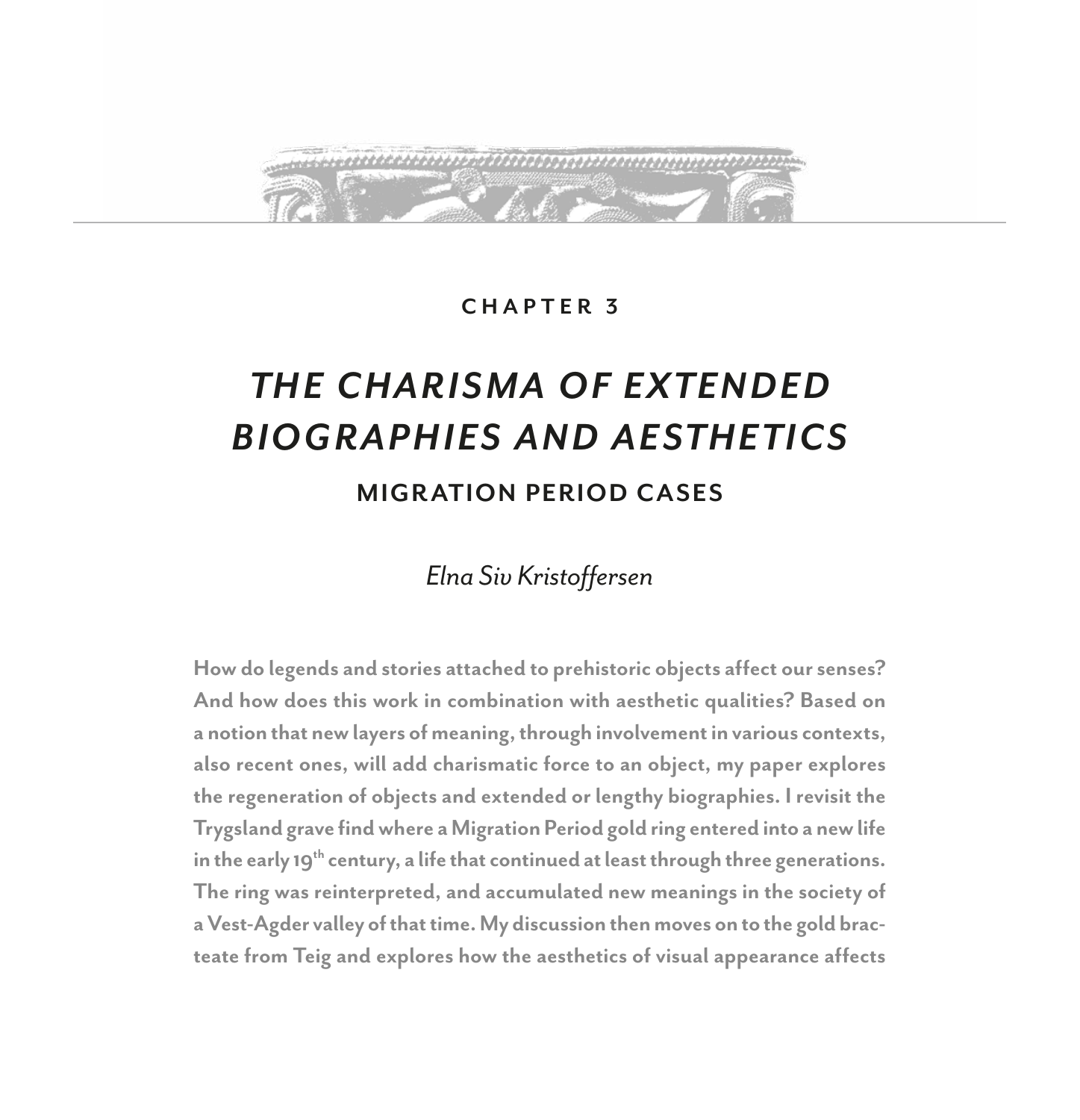**charismatic force, in combination with its extended biography. The quality and technology of the bracteate then lead to the aesthetics and mystery of 6th century golden scabbard mounts.**

**Inherent in the biographical approach is the relationship between people and objects, and my intention is to illustrate the idea that it is through such relationships the discussed objects accumulate their biography – and, in consequence, their charismatic force.**

## **CHARISMATIC FORCE**

According to Marianne Vedelers' introductory paper, charismatic objects are objects infused with force, a charismatic power with the ability to arouse awe (Vedeler in this volume with references). This power is capable of affecting our senses and is vitally important for the kind of value we attribute to an object. The following text will explore how charismatic force might enter an object through the relations, memories and legends attached to it. I intend to focus upon the biographies of chosen objects and the relationships they are involved in through accumulated layers of history. I will move on to aesthetic qualities inherent in objects connected to ideas of magic and enchantment, which I think increase

the effect of the charismatic force by making us susceptible to the narratives embedded in their biographies (Gell 1992; Morphy 2006:302, cf. below and discussions in Kristoffersen e.g. 2000a, 2017).

A prehistoric object has participated in human practices through time. It has been used and observed in various contexts, past and present. When found again, excavated or otherwise, it enters history anew and re-engages in the social relations of other ages. Through reincarnation and recontextualization the object accumulates an extended biography – 'beyond different systems of understanding' (Joy 2009:541 with reference to Gillings & Pollard 1999; MacGregor 1999; Moreland 1999). While monuments accumulate biographies from the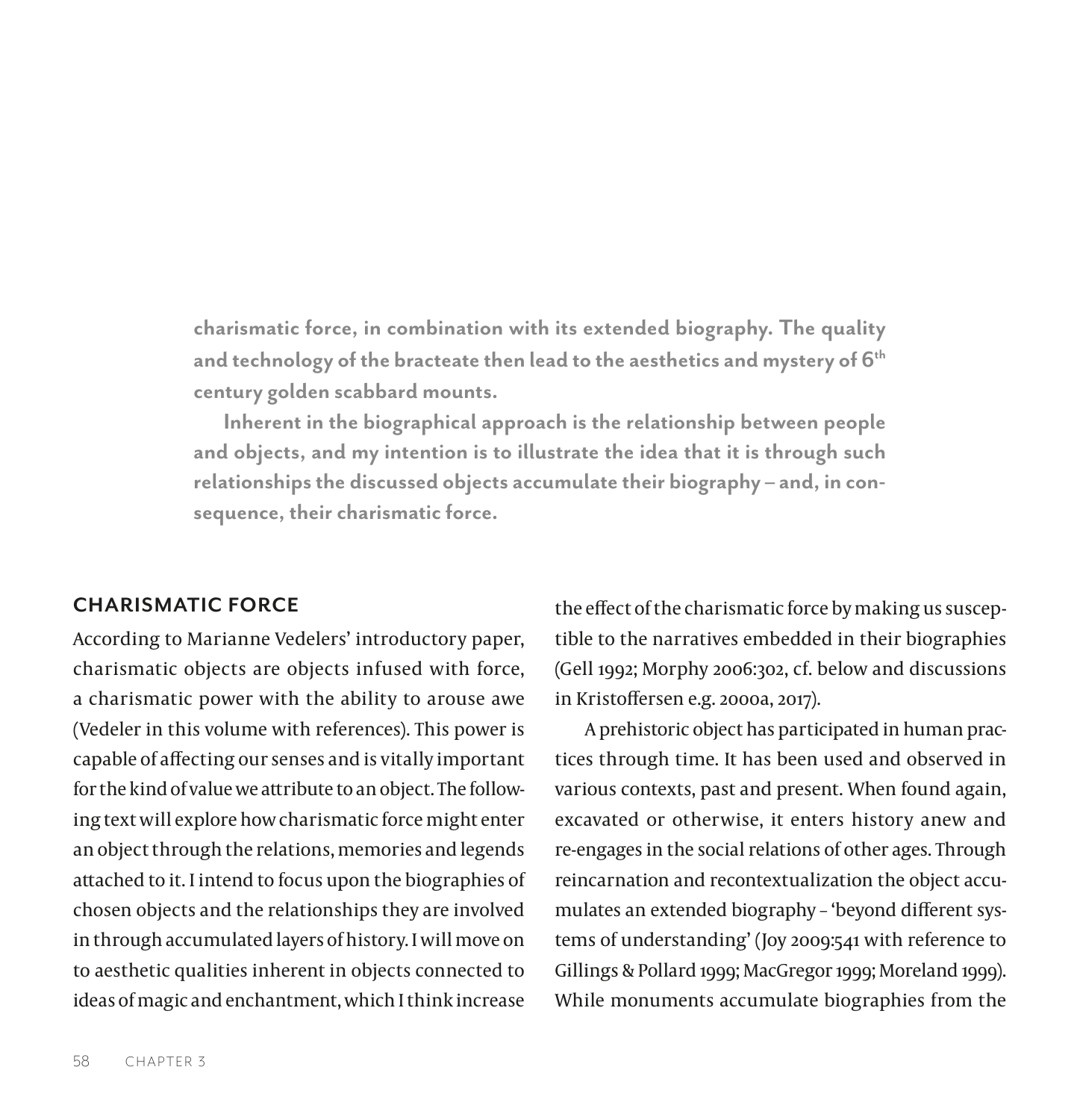changes in the world around them, portable objects can carry lengthy biographies generated through passing through hands and changing according to variations in spatial contexts (Gillings & Pollard 1999:179–180). Gavin MacGregor states that prehistoric artefacts 'may include a number of resurrections relating to their movement between different ages or different systems of understanding' and stresses the importance of a sensory approach to the study of extended biographies (MacGregor 1999:258).

I have chosen my particular case studies in order to explore how factors of various kinds and degrees, both extended biographies and aesthetics, add charismatic force to an object. As a point of departure, I will revisit the Migration Period grave from Trygsland, Bjelland in the county of Vest-Agder (Kristoffersen 2003) and consider the charismatic effect of the stories and legends attached to the discovery, emphasizing the gold ring and its new life and relationships in the 19<sup>th</sup> century. To bring the aesthetic effect of visual appearance into the discussion, the text will move on to the large  $6<sup>th</sup>$  century gold bracteate from Teig, Sauda in the county of Rogaland, where, in addition, the relationship between finder and find adds layers of meaning and charismatic

force to the object. The quality and technology of the Teig bracteate lead the discussion into our experience of the aesthetics of  $6<sup>th</sup>$  century golden scabbard mounts and the mystery of their past context. Finally, although exceeding the scope of the book, a written letter about a stone axe will highlight the issue of the spatial context of one's own farmland.

#### **THE TRYGSLAND CASE**

The biography of the Trygsland grave find comprises several pasts. Some of them are closer to our own age and therefore more easily accessible. Through their movement between different ages, the objects from the grave have accumulated qualities that can arouse our senses, not least through the relationships they were involved in during the 19<sup>th</sup> century. There are three somewhat different accounts of how the grave came to light: one given by the representatives of the church; one preserved in local tradition – as 'the old ones have told it' (Breilid 1965:280, my translation); and one from the National Museum in Copenhagen where the objects ended up and still remain (Undset 1878).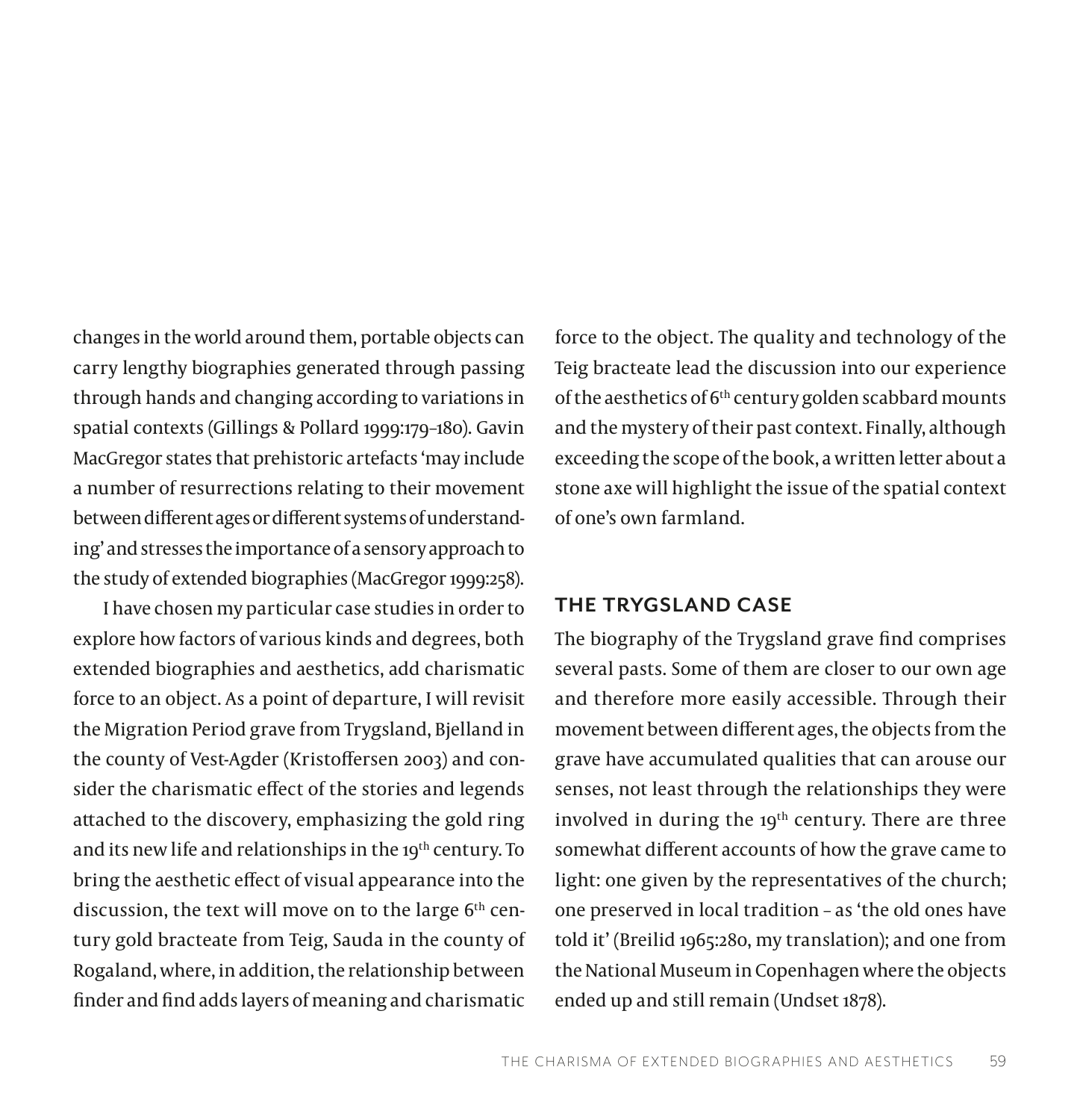

**Figure 19.** The relief brooch K DCCCXXXII from Trygsland. After Rygh 1885:R257.

I have discussed the grave from Trygsland and the circumstances surrounding it on several occasions (e.g. Kristoffersen 2003), described the objects and analyzed in detail the written sources and the local tradition concerning the 19<sup>th</sup> century events. Here, I will give a short summary and then reflect upon the charismatic potential embedded in the extended biography of the gold ring from the grave.

The farm Trygsland is located far up in a valley in Vest-Agder, the southernmost county in Norway. One day in June 1821 the farmer Ole Olsen (Ole Peerson is also mentioned as the finder) was digging for sand, when he came upon a large stone grave chamber. The chamber contained a well-equipped Migration Period burial from a past probably no one in this valley knew existed. One can only imagine the impression this encounter must have made on Ole Olsen who thought he knew every inch of the farmland. This is also indicated by the drama expressed in the oral and written stories about the discovery (Undset 1878:12–13). The account from the church, passed on by the finder, reports that the stench was so strong that the farmer was forced to leave and come back to continue the next day. In the accession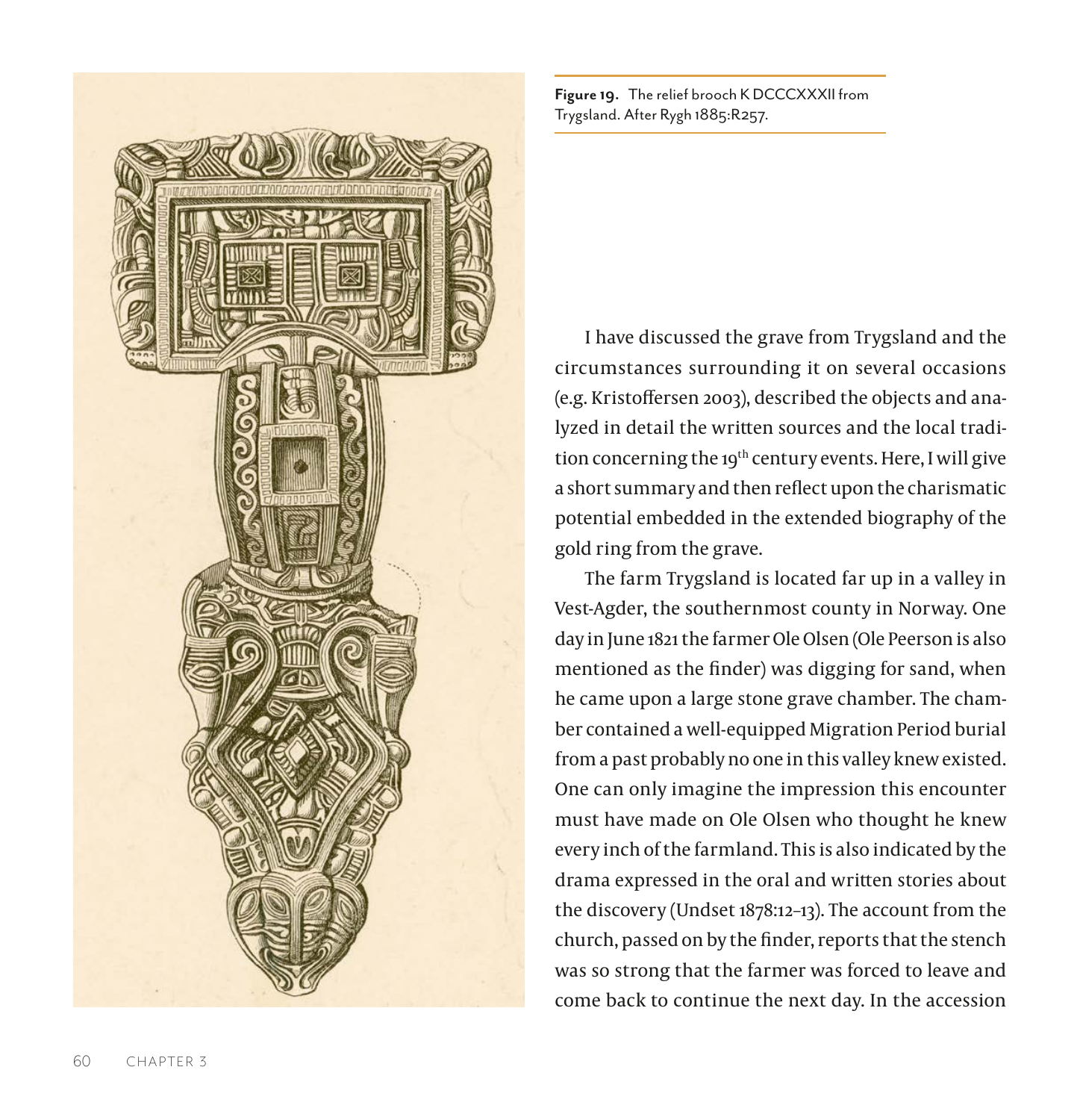**Figure 20.** Keyring with keys from Trygsland. After Rygh 1885:R163.

list from the museum in Copenhagen, where Christian Jürgen Thomsen himself catalogued the find, we find the following account: The described artefacts 'were found on two fully dressed skeletons that were seated in wooden chairs within the mound. The skeletons and the wooden objects collapsed as a result of the grave opening' (Accession list from the National museum, Annaler 1845, my translation).2 The brooches, in fact three relief brooches of the larger type (R257–262)3 (Figure 19), a copper alloy key ring with four keys4 (Figure 20), two cruciform brooches, two copper alloy dress pins, a clasp with gilded silver buttons, two spindle whorls, ceramic pots and a 'sword' were sent via Kristiansand to Copenhagen (Undset 1878:12).

The gold ring, a payment ring with three windings found on the chest of one of the skeletons, was, however, kept in the valley where it entered into a new lifecycle.

The accounts of the discovery and the whereabouts of the objects from the grave at different stages are



<sup>2</sup> Also referred to by Sigvald Undset who saw the find in Copenhagen (Undset 1878, 12-13).

<sup>3</sup> The originals of R257 and R261 are from the find.

R<sub>163</sub> is also from the find.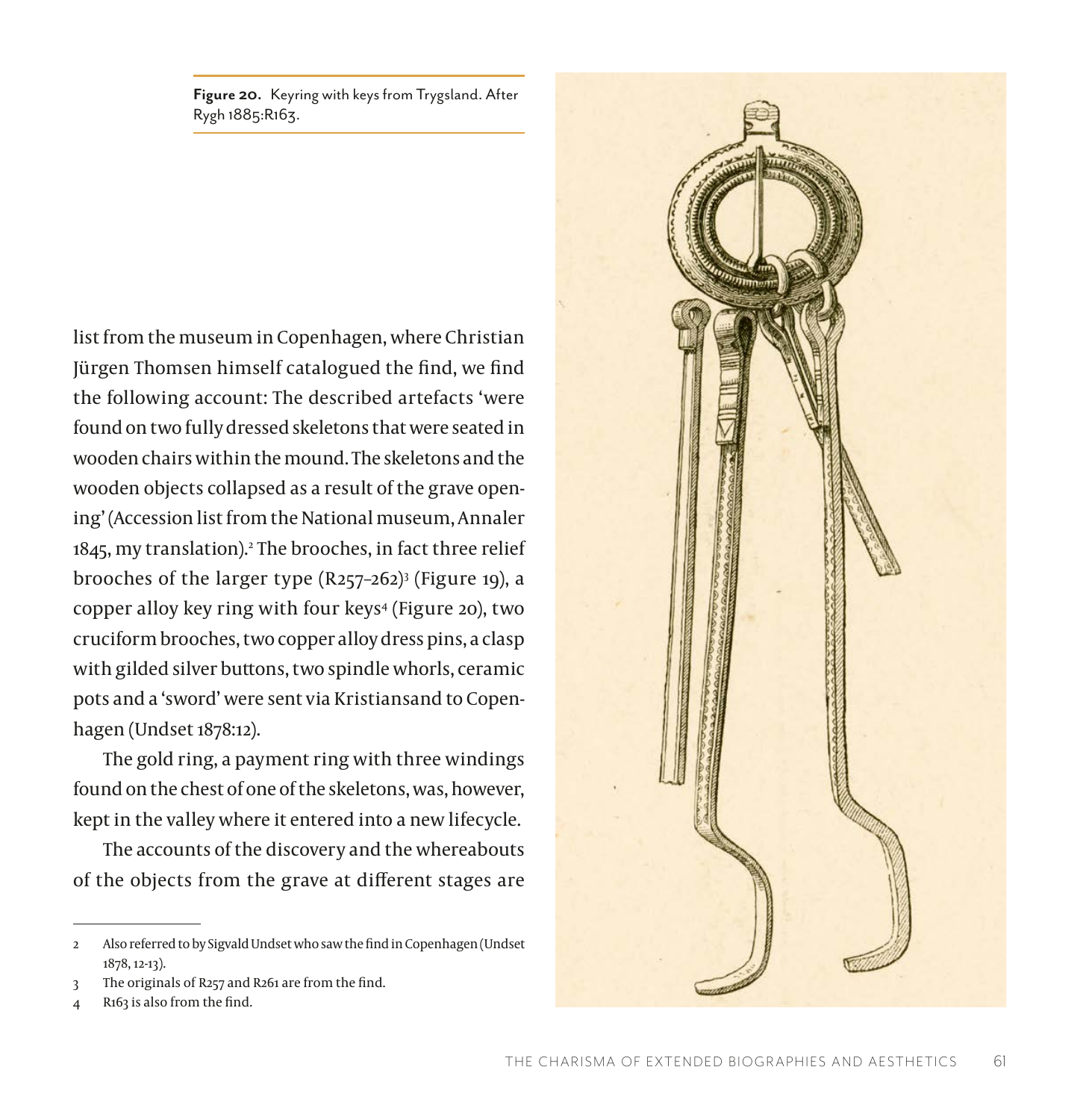intricate, not always quite clear, and many people are involved. According to the written sources, a man called Ole Trygsland claimed the ring because the mound was situated on his land (Breilid 1965:302; Kristoffersen 2003:141; Undset 1878:11–13). Ole Trygsland was present at the grave opening, and he was the one who hurried to the priest in Bjelland, a Mr. Fleisher, with information about the find and the circumstances surrounding the discovery. The priest sent the account to the *stiftprost* in Kristiansand, Hans Engelhard, who sent it on to the National Museum in Copenhagen, possibly via the bishop there, Fried(e)rich Christian Carl Hinrich Münter. Somewhat later, on different occasions, the objects from the grave followed the account, and at least one of the objects, a pot, via the mentioned bishop.

The son of Ole Trygsland, with the same name, seems to have inherited the ring. He became district sheriff and a man of importance in the valley. Archaeologist and antiquarian Nicolay Nicolaysen reports in 1882 that he saw the ring, and that it was kept by the district sheriff Ole Trygsland (Nicolaysen 1883:206). Nicolaysen also writes that the ring was bent a little to fit the finger of the district sheriff, and that he wore the ring on his wedding

day. Ole Trygsland married Gundvor Torjusdotter from Haugland on Christmas day 1842, and thereafter she wore the ring to church (Breilid 1965:302, 280). The significance of the ring and the new meaning it adopted in the valley might have been affected by a legend about an old king, King Trygve, a relative of Olav Trygvason, who was buried at Trygsland. The grave, when it became known, was believed to be King Trygves grave. Because of the jewelry from the grave, a queen also entered the legend. The relation to this ancient royal pair was preserved in the ring, and probably contributed to its regenerated social significance.

The fact that the ring was kept in its original form and never melted down, gives weight to the importance of the connection between ring, grave and legend. As a payment ring, it was not suitable as a finger ring, and it would have been easy to change it since travelling silver smiths from Setesdalen often visited Bjelland (Breilid 1974:291).

The ring eventually came into the ownership of the daughter of the district sheriff, Anna Trygsland, married Refsnes (Breilid 1965:302). That is the last we hear about the ring in the written sources. However, we know that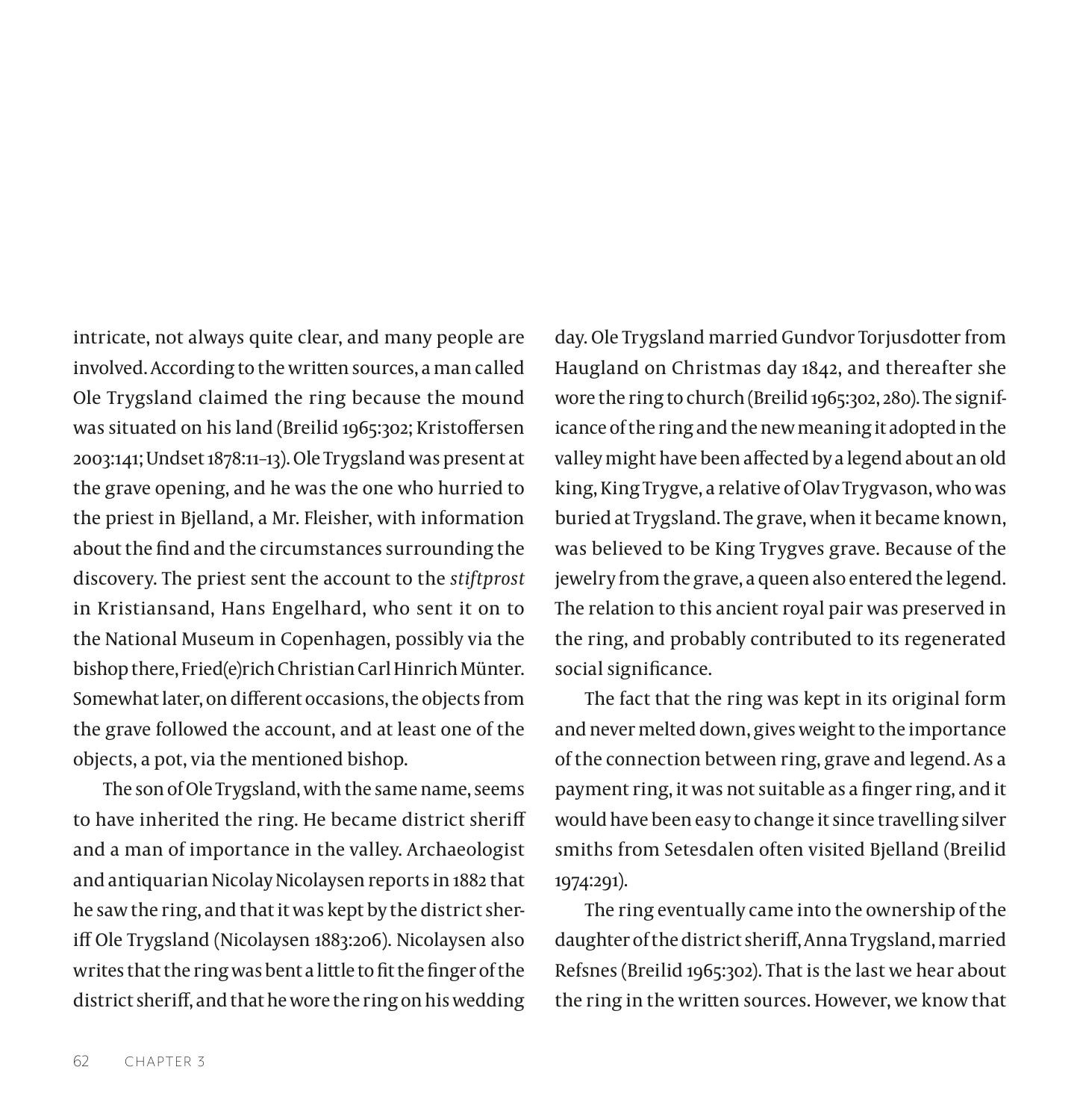in 1998 it actually still existed in the memory of a 94 year old woman, Anna Heggland, who as a child saw the ring at her grandmother's - Anna Refsnes.<sup>5</sup> Therefore, we know that the ring was handed down through three generations during the course of the 19<sup>th</sup> century, and we know that the grandmother Anna Refsnes had the ring early in the 20<sup>th</sup> century. After that, there is no information on the whereabouts of the ring.

I have outlined how the objects from the Trygsland grave were brought back to life and entered into various relationships in the 19th century – with local farmers and officials, with men of the church and famous archaeologists, such as Christian Jürgen Thomsen in Copenhagen, Sigvald Undset and Nicolay Nicolaysen here in Norway. Included in the find were stunning objects, such as three gilded relief brooches and a set of bronze keys, both probably the first of their kind ever found. Three of these objects are even among the masterly drawn types in Oluf Ryghs basic book *Norske Oldsager* (Rygh 1885). Nevertheless, it is the lost ring that makes

5 Letter dated 20 November 1998 from Astri Skuland, Head of Culture, municipality of Marnardal, who revealed the information.

the strongest impression. It is thus, I will argue, not the object itself, which we have never seen, but the stories about its regeneration and its changing relationships with people in the 19<sup>th</sup> century that infuse this object with charismatic force, aided by the mystery of its disappearance.

So, the Trygsland grave find can be argued to be a clear illustration of the topic of this paper, but also other finds, documented in the files of the museum archives, carry extended biographies generated by their participation in relationships in more recent times. This is the case with the bracteate from Teig.

# **THE CASE OF THE LARGE BRACTEATE FROM TEIG**

The large Teig bracteate was made and deposited in the  $6<sup>th</sup>$  century, and was found again in 1944 on the Teig farm in Sauda, the county of Rogaland. In the Sauda area, Migration Period objects are scarce, and the bracteate is actually one of the finest ever found. The farmer Paul Austarheim made the discovery as he was working on his land. In a letter dated 13 March 1946, he gave an account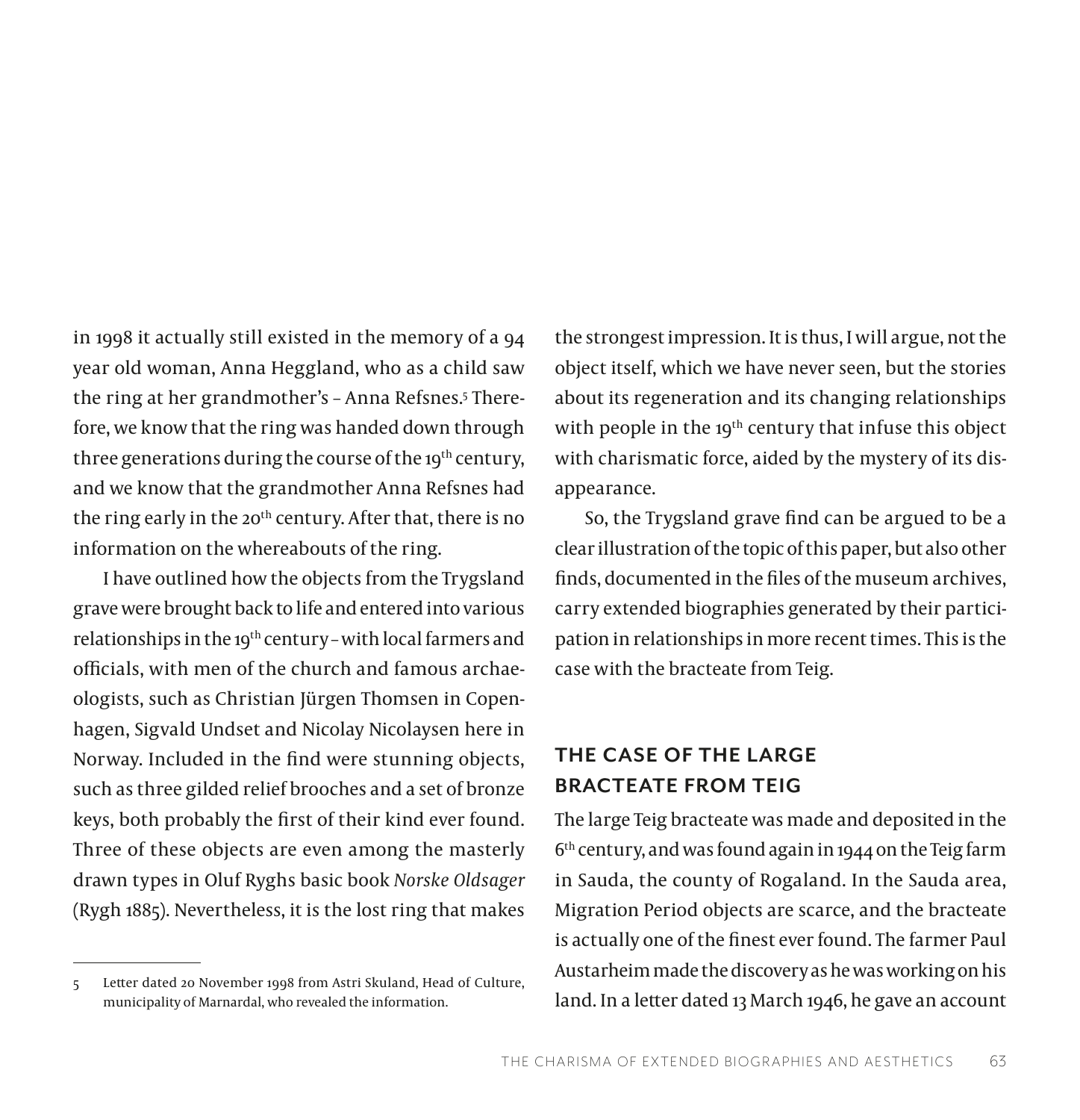



**Figure 21. a–b.** The large Teig bracteate, adverse and reverse. Photo: T. Tveit, Museum of Archaeology, University of Stavanger.

of the event. The letter is addressed to the director of the Museum of Archaeology at that time, Jan Petersen.

The Teig bracteate is an object with aesthetic qualities (Figure 21), at least judged from our modern, western eyes, often preoccupied with the visual.

Aesthetics is in the widest sense perceived as the way in which we see (cf. discussion in Coote 2006:282–283). Although stating that 'aesthetic' is a problematic term, it is, according to Howard Morphy (2006:302), 'concerned with how something appeals to the senses' and draws someone's attention. Jeremy Coote prefers the concept 'valued perceptual experience' and argues that all

human activity has an aesthetic aspect: 'We are always, though at varying levels of awareness, concerned with the aesthetic qualities of our aural, haptic, kinetic, and visual sensations' (Coote 2006:282). Our 'visual valued experience' will notice the golden shine of the Teig bracteate – it is made of pure gold. We will notice the shimmering effect when changing light brings the relief to life. When up close, we will appreciate the intricate animal style. The strangeness/otherness of the abstract and mysterious language of form will intrigue us. We will admire the well-executed ornaments, their firmness and their exotic beauty. We have seen other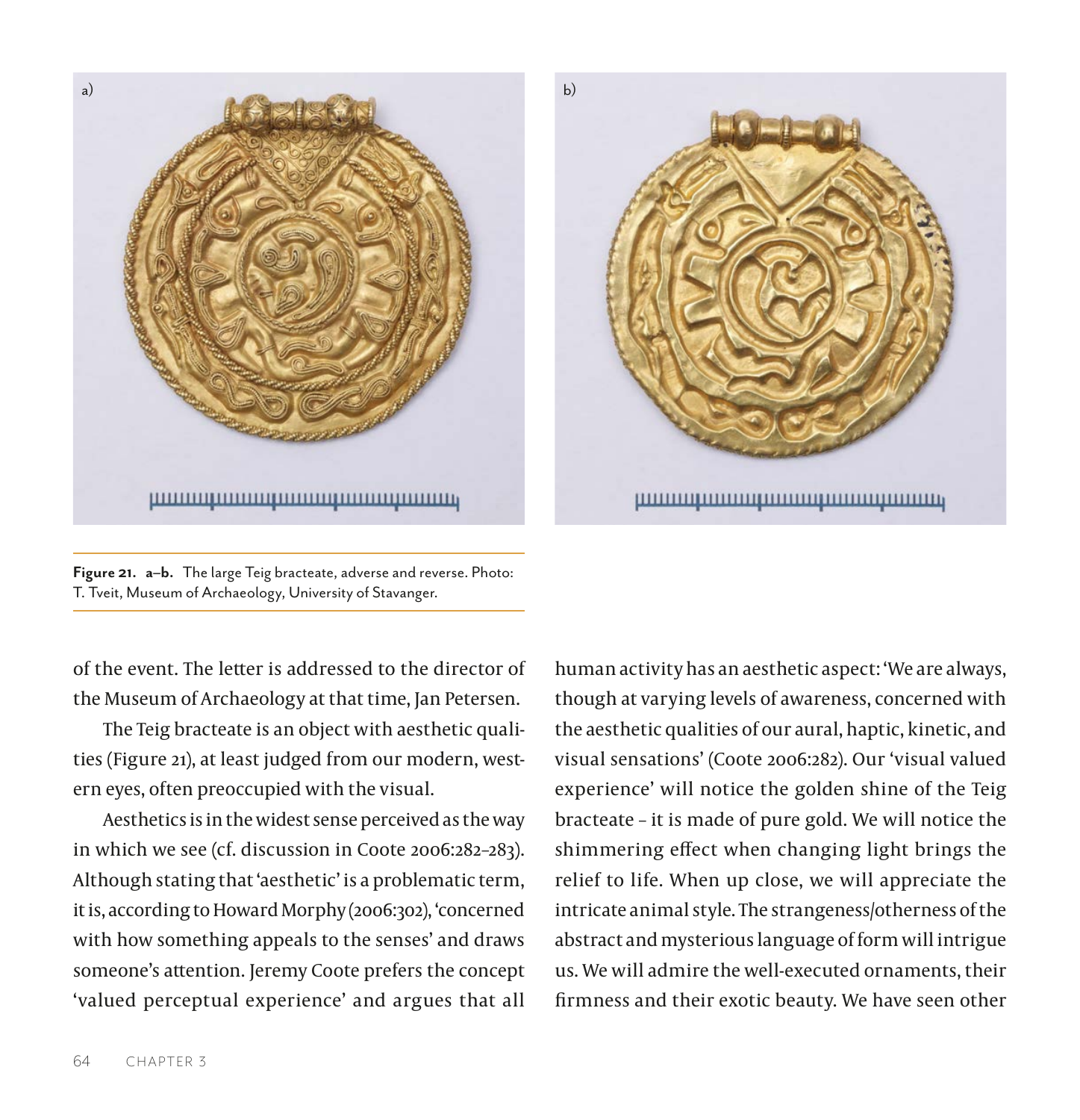



**Figure 22. a–b.** The small Teig bracteate, adverse and reverse. Photo: T. Tveit, Museum of Archaeology, University of Stavanger.

bracteates, but this one stands out. Filigree on most bracteates is limited to the triangular field beneath the suspension loop. On the Teig bracteate, filigree, of three of four kinds, also doubled and twisted, give form to the elements that constitute the zoomorphic bodies, divide the various panels and encircle the edge. The Teig bracteate is also larger than most: 6.5 cm across with a weight of 19.01g. Our mind will then wander beyond the observable object and seek the skilled craftspeople who made it. We will reflect on the one who wore it, because we do know that someone in the past did wear it. If we are allowed to touch it, we will turn it around and look for

wear marks on the reverse. Such wear marks are found on the suspension loop and along the edge – probably from rubbing against a woollen cloth. On closer observation, we also see wear marks on the adverse – on the protruding twisted filigree wires that divide the surface into panels. Then we will seek the one who deposited it in the ground, and we will wonder why.

The Teig bracteate (S7130) is a type D bracteate (Axboe 2007; Carlsen 2001:78; Carlsen & Kristoffersen 2003; Hauck *et al*. 1985–1989:IK 536; Kristoffersen 2010; Pesch 2007:314 –317). One other bracteate (S11049, Figure 22) is almost identical and was found on the same farm and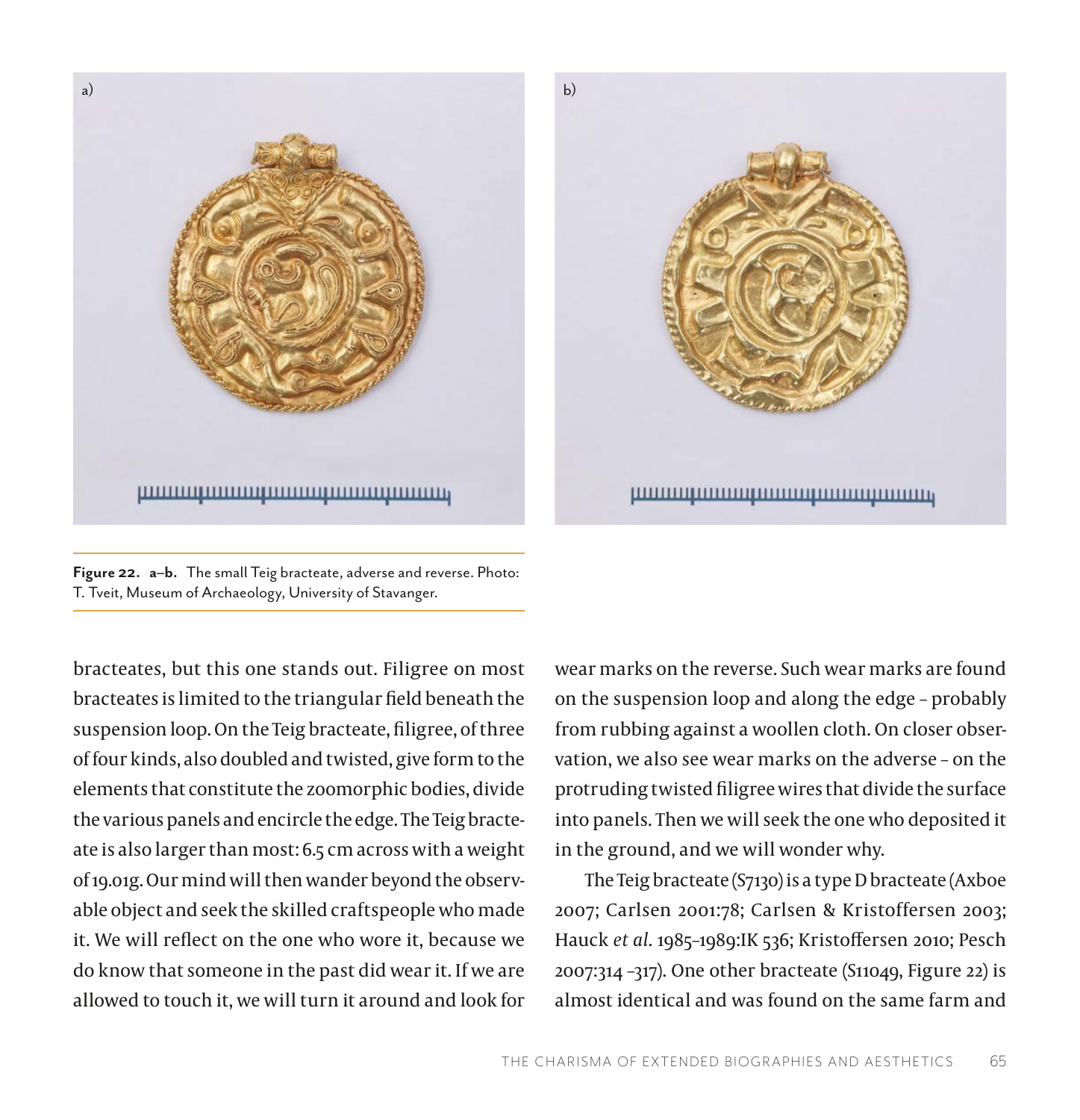within the same field, but differs in size and in number of panels; the larger has three and the smaller two.

The suspension loop of the smaller one has a simpler kind of ornamentation, and the wear marks are even more distinct. The ornaments in the two inner panels are identical. In the circular central panel on both bracteates, a bird figure is easily recognizable by an elegant and precisely executed wing. The bird has a head with a beak, a gold bead encircled by filigree as an eye, as well as a bodyline and a leg with a claw. In the second panel, two antithetical heads meet just beneath the triangular field of the suspension loop. Within a single profile with one eye, also marked by a golden bead, a human nose and a curved beak are combined. Their profile is associated with a zoomorphic body with two thighs in addition to a tail. They have one leg each, a hind leg, elegantly executed and meeting in the middle section at the lowest point in the panel, one foot above the other. The third, narrow panel, more like a border, of the larger bracteate contains two zoomorphic figures with outstretched bodies and elegantly executed forelegs. The hind legs are missing, or they are hidden in the interlaced motifs in the lowest part of the panel.

Although less dramatic and intricate than the regeneration of the objects from the Trygsland grave, it does enter into a turbulent age and into a new relationship. The event is accounted for in the aforementioned letter (Figure 21). Austarheim writes that in the spring of 1944 he discovered an archaeological artefact on Teig farm, where he lives. It is made of gold, and he identifies it as a Migration Period bracteate. He is aware that one is supposed to immediately hand in such objects to the museum. However, as this was during the war – '*på grunn av de herskende usikre tilstander under okkupasjonstiden*' – he decided to keep the bracteate until normal circumstances in the country were reestablished. In the meantime, during the war, he kept it in a safe place, safe from all eventualities – '*på en så forsvarlig måte at det her har vært sikret mot tenkelige eventualiteter'*. Austarheim does not reveal in his letter where he had hidden the bracteate. He now asks whether the museum is willing to receive it – '*Jeg tør nå anmode Dem om å overta funnet for museet'.* What I think touches me in this letter is the profound respect for an archaeological artefact expressed in the text, and the responsibility the finder assumes, so

The Teig bracteate was brought back to life in 1944.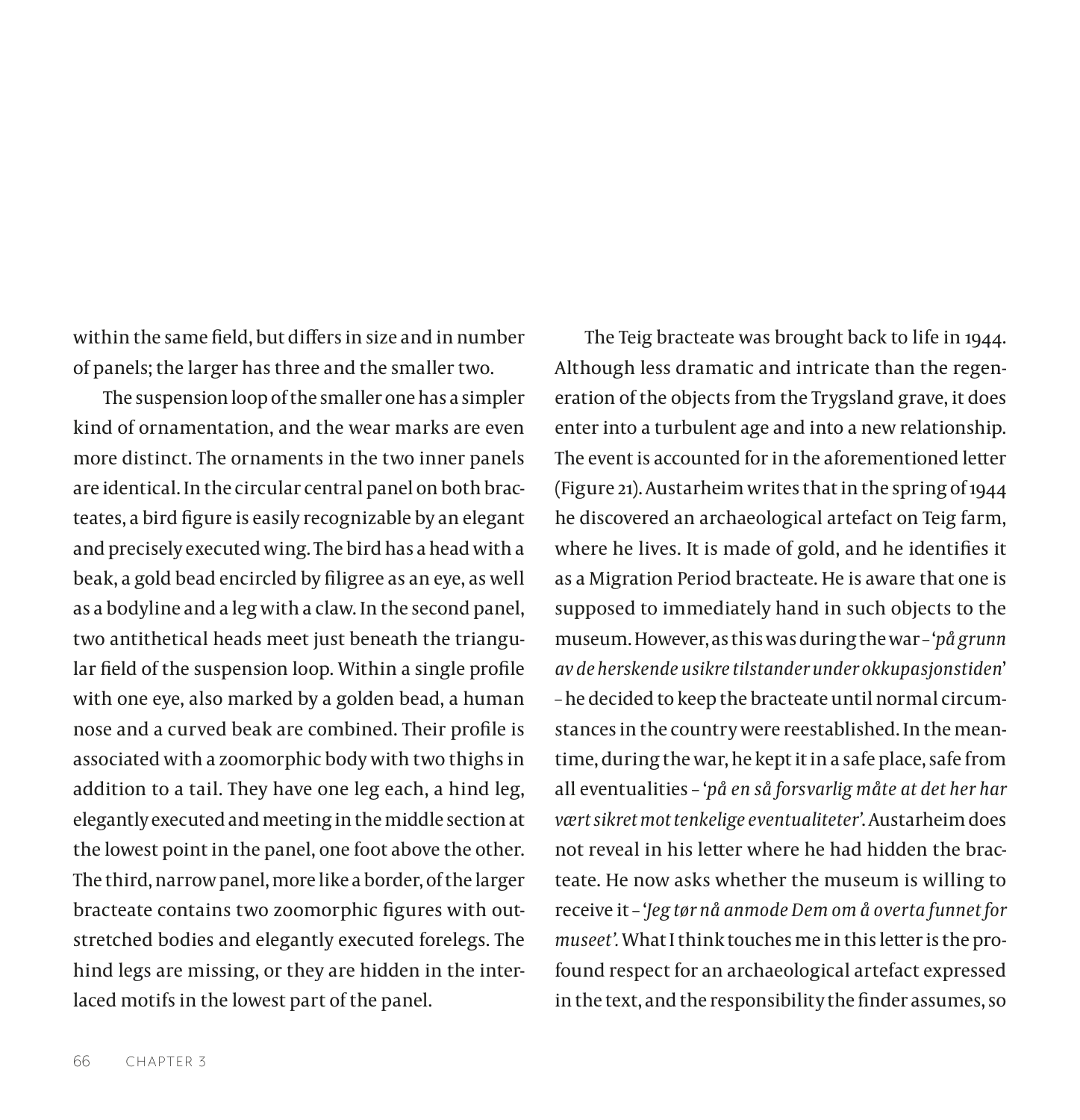that no harm shall come to this wonderful gold object through the dangers of war.

Jan Petersen answers him the following day, with a suggestion that Austrheim should send the bracteate by the post – 'in a little box, perhaps a matchbox' (my translation). What Petersen does not know is that the bracteate is far too big for a matchbox. He realizes what an important find this is when it reaches the museum and publishes an article about the bracteate in the yearbook (Petersen 1946). Here he gives a precise description of it and relates it to other bracteates from the area.<sup>6</sup> Petersen refers to the bracteate as '*et usedvanlig vakkert og sjeldent stykke'* (Petersen 1946:46–48). He observes the rare execution of the animal ornaments – as more organic and naturalistic than usual on a D type bracteate. He notices the triangular panel beneath the suspension loop as a rare element, indicating the Teig bracteate is an early specimen of this type. Underscoring the impression

of the quality of this bracteate, Alexandra Pesch connects its type of beaded luxury suspension loop with filigree ornaments to the Ålleberg gold collar (Pesch 2015:301–309).

From his letter, we get the impression that Paul Austerheim was not unaffected by his discovery, and that he was struck by the 'valued perceptual experience' similar to the one described above. He might have felt an attachment to the bracteate, found on his land, leading to the responsibility we can infer from his letter. He might also have wondered about the connection of this exotic and beautiful object to his farmland.

Based on the filigree and the way this technique has been used in the ornamentation, Jan Petersen sees a connection between the Teig bracteate and the so-called golden scabbard mounts (Petersen 1946:46). With 15 specimens in Scandinavia, and only found here, they are quite rare. Seven specimens were found within the modern borders of Norway. These mounts are objects that meet all our expectations for an aesthetic object, made of gold by craftspeople who fully mastered the ideals of Migration Period art forms, ideals that, as I have previously argued, find their expression in animal art

<sup>6</sup> His conclusions concerning a local craft tradition were strengthened in 1989, when the second Teig bracteate was found. This one was found by Leif Lykke. Together with Paul Austarheim he was able to show that the two bracteates were found quite close to each other and probably belonged to the same deposition.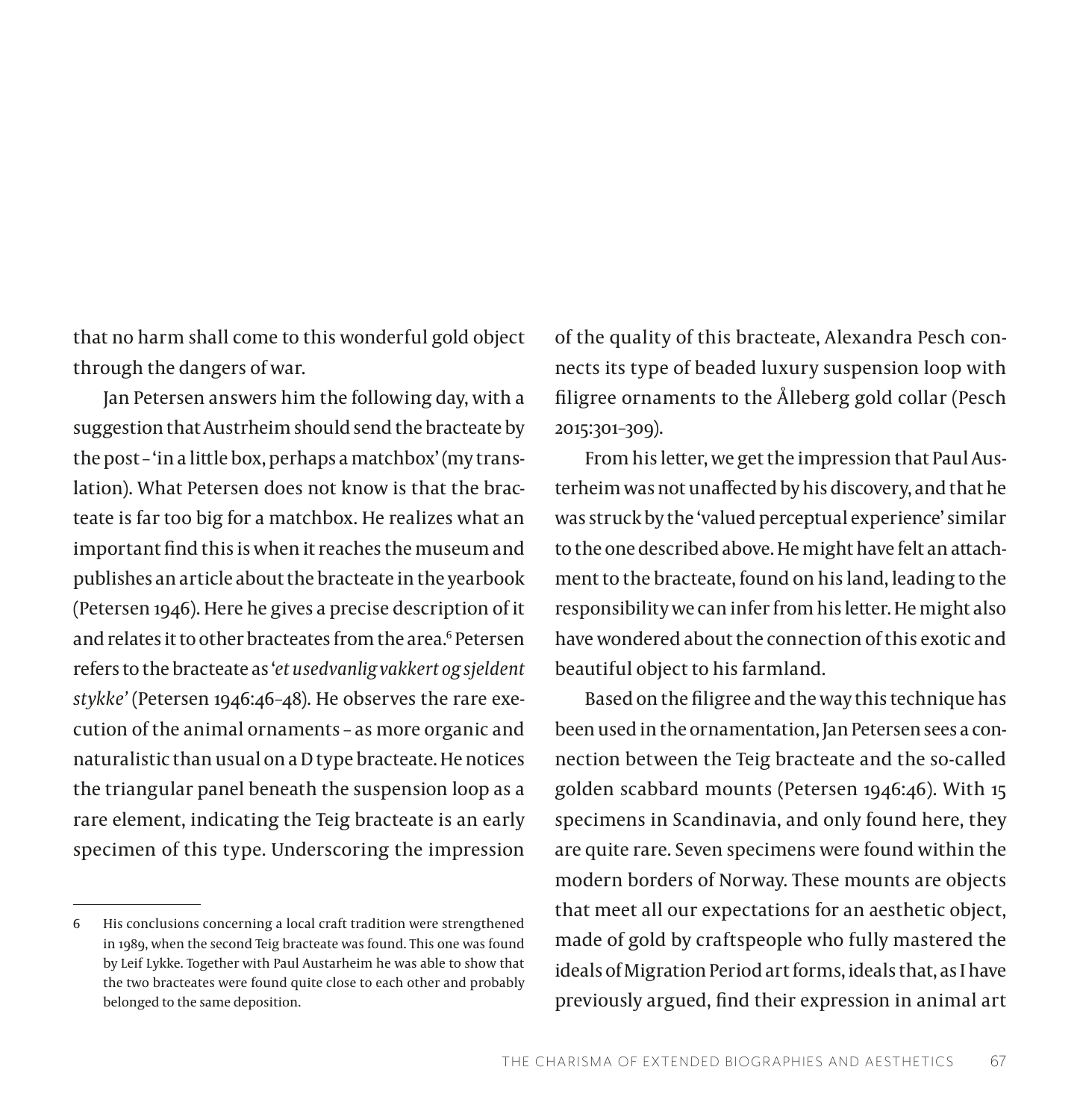



**Figure 23. a–b.** The golden scabbard mount from Åmdal. Photo: K. J. Helgeland, Museum of Cultural History, University of Oslo.

objects of high quality (Kristoffersen 2010). We might well conceive the mounts as examples of aesthetic qualities able to bridge time, an argument strengthened by their context, which reveals that they were also valued in the past. They are found only in depositions, alone or together with other gold objects such as payment rings and gold bracteates, and are never found in graves (Bøe 1923:18; Kristoffersen 2000b:181). The mount from Åmdal in Lista in the county of Vest-Agder (C25077) (Figure 23) is found in combination with two payment rings in an area 'not larger than a hand' – '*ikke større enn en hånd*' – just underneath the turf.

There were no signs of any kind of structure, but there were grave mounds in the vicinity. Åmdal is situated on the outskirts of an area rich in Migration Period finds and monuments.

Although defined as scabbard mounts, they have never been found in combination with a sword, and Johs Bøe argues that they are symbolic representations of such mounts (Bøe 1923:18). However, as some of them clearly show wear marks, they must have been used. The upper beaded bar on the back of the Åmdal mount is heavily worn, the beads being almost invisible. It might well have been worn against cloth, and it is likely that it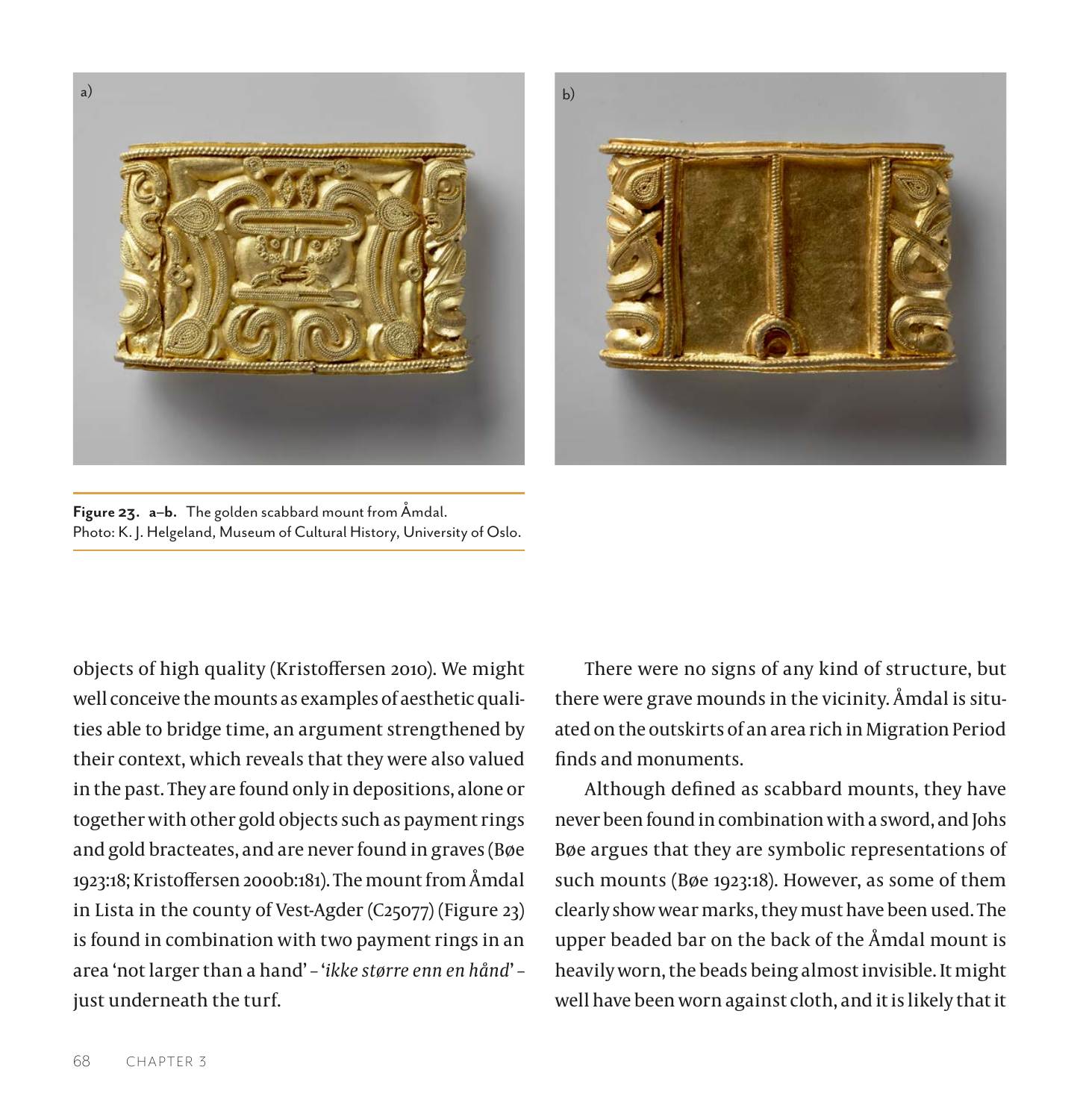jn. 113/10  $\frac{1}{15}$ Narté 22/10 - 15. Tie Slog. anniskim H. Opening her activitizers at jeg bryder aning intel our verken our alsoger eller anisact. Bette in ikke night liefaldet; were him day that det gjust betuker man don ofte, og love goes det over Baade den me og den anden, intie skam. filedem aucher sig. Saaldes er det and mig. Vie Kim meddele, at jeg Kommer hie legen Tirsday (anachedeloque), og da skal de for de mim saker. Jy sagde he he equide at jy heest vilde beholder du sier sideer den var funden pour mendom anne, for du ligger woyet vist hoitideigt for my non jeg togen duma oks i homder, og somtidig tanker por Judimes days. Vidlagt it rids over overgrave as garden, der hvar graven of 1914 var, + er studet hvar oksen Las en sidliger "Gustovan i 1898" andmed gravbang. m. m. Her am skel si beles moure. Kiarpe the deb. hier hing Grippo

**Figure 24.** The letter from August Skjærpe. The archive, Museum of Archaeology, University of Stavanger.

has been mounted on a scabbard. The mount seems to be too narrow for a sword scabbard. Perhaps it would rather fit a kind of knife of which we, at least so far, have no knowledge. The function of these mounts is therefore still a mystery. Along with their aesthetic qualities and intriguing find contexts, the mystery increases their charismatic force.

#### **ON HIS OWN FARMLAND**

Obviously, in both the Trygsland and the Teig cases, it is important for establishing a relationship between object and finder that the object was found on the finder's own farmland. This is a connection clearly expressed in a letter dated 22 October 1915, addressed to Helge Gjessing and signed August Skjærpe (Figure 24), a man living on Skjærpe farm, Hå in Rogaland. August Skjærpe had been in contact with the museum on earlier occasions. The previous year he handed in a high quality *Buckelurne*, which led to the excavation of a late Migration Period grave containing, in addition to the pot, three small copper alloy brooches, a relief brooch of the smaller type R256, a copper alloy belt ring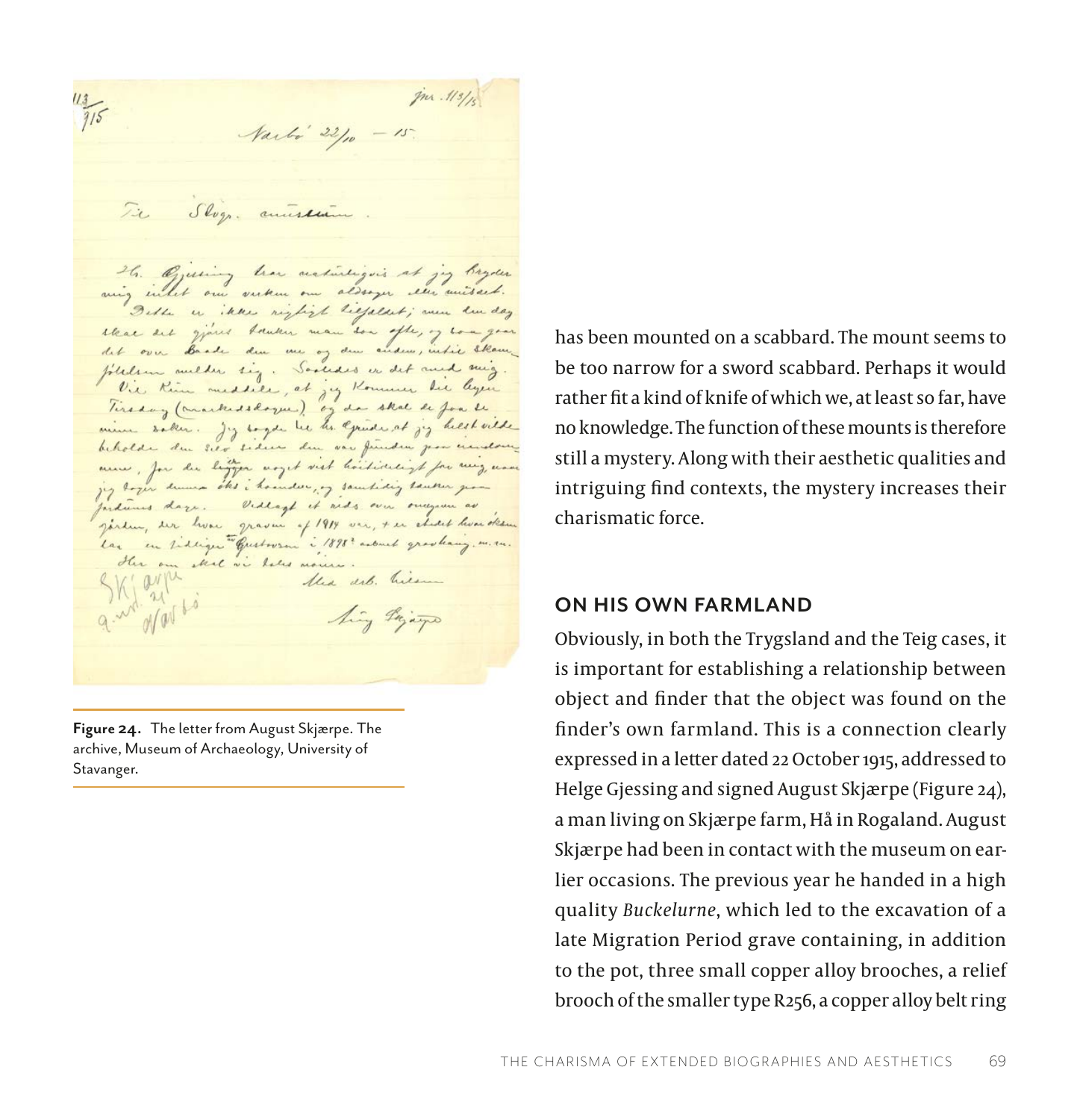with a knife and a bucket shaped pot (Kristoffersen 2000b:302–303, 378).

August Skjærpe expresses deep concern in his letter – Gjessing must think that he does not care at all about archaeological artefacts nor about the museum. He assures Gjessing that this is not the case. He then reflects upon how one can be troubled by heavy thoughts, yet not do anything about it. Finally, he writes, one is overcome with a sense of shame, and this is now what has happened to him: '*Saaledes er det med mig*'. He just wants to inform Gjessing that he is coming to town on Tuesday, which is market day, and then he will hand in a stone axe. He had wanted to keep it, because he found it on his own land, and because a sense of solemness comes over him when he holds the axe in his hand and lets his mind reflect upon the past: '*At jeg helst vilde beholde den selv siden den var funden paa eiendommen min, for der er noget vist høitideligt for mig, naar jeg tager denne øks i haanden, og samtidig tænker paa fordums dage*'.

The axe from Skjærpe is a perfectly sculpted stone battle-axe, and it certainly is a sensational feeling to have it in one's hand. It follows from August Skjærpe's account that this object, literally, had passed through hands. It thus entered into a relationship in a new age. This relationship was not to last, or at least it had to change. Nevertheless, through these events the axe accumulated its extended biography.

## **WINDING UP**

An important aim of this paper was to outline how charismatic force can be accumulated in objects through the stories connected to their regeneration and extended biography. I have revisited the Trygsland grave and the dramatic tales of its discovery. Particularly the gold ring and the relationships it entered into during the nineteenth century, with local people and clergy as well as famous archaeologists, illustrate how its accumulated biography and its mysterious disappearance create an intriguing and charismatic effect. The reinterpretation of the ring and its new social life are largely due to its mythical relation to an ancient king, a relationship that infused it with agency, agency that contributed to the continuing life history of the ring. It was inherited through three generations and ended, at least up to now, its life in the childhood memories of an old woman. We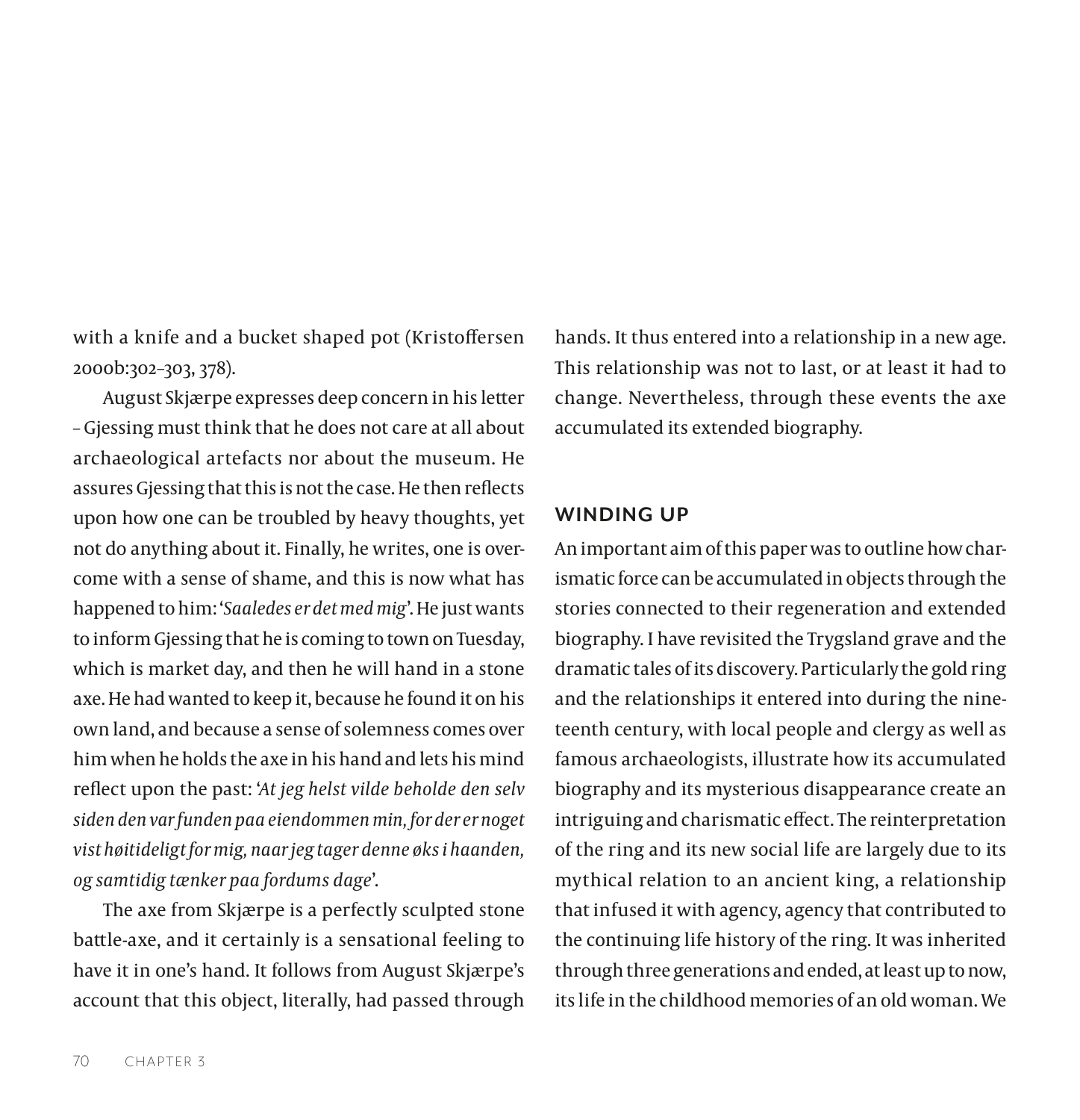have never seen this ring, and aesthetics, or valued perceptual experience, was not a major contribution to its charisma.

Valued perceptual experience, the experience of its golden, shimmering surface and strange ornaments, was essential in the evaluation of the Teig bracteate. Jan Petersen appreciated it as '*et usedvanlig vakkert og sjeldent stykke'* and still most people who come to see it do as well. The bracteate is exhibited together with the smaller Teig bracteate in the Museum of Archaeology. In addition, its extended biography adds another level of meaning to the accumulation of charismatic force. The bracteate regenerated during a turbulent time, and we are touched by the relationship between object and finder, by his care and consideration, bringing it safely through the war. In the Trygsland case as in the Teig case, I have argued that it was significant that the objects were found in a spatial context to which the finders felt an attachment. The letter from August Skjærpe expressing the sensational feeling of the axe in his hand illustrates this perspective.

First of all the importance of a sensory approach to the study of extended biographies was emphasized. The sensational feeling of the axe in August Skjærpe's hand is also in included in Jeremy Coot's concept of aesthetics – as 'the haptic sensation' (cf. above). 'Visual sensations' are present in the golden, shimmering effect and the intriguing ornaments of the Teig bracteate as well as the Åmdal scabbard mount. The legends and stories connected to the gold ring from Trygsland, its dramatic discovery, the relationships it entered into, the memories in which it existed and the mystery of its disappearance, have evoked yet another kind of sensory reaction, which attracts attention and infuses the ring with charismatic force.

## **ABBREVIATIONS**

- $R = Rygh$ , O. (1885)
- S = Accession number, Museum of Archaeology, University of Stavanger

All mentioned objects are described in the museum database: [http://www.unimus.no/arkeologi/forskning/](http://www.unimus.no/arkeologi/forskning/sok.php) [sok.php](http://www.unimus.no/arkeologi/forskning/sok.php)